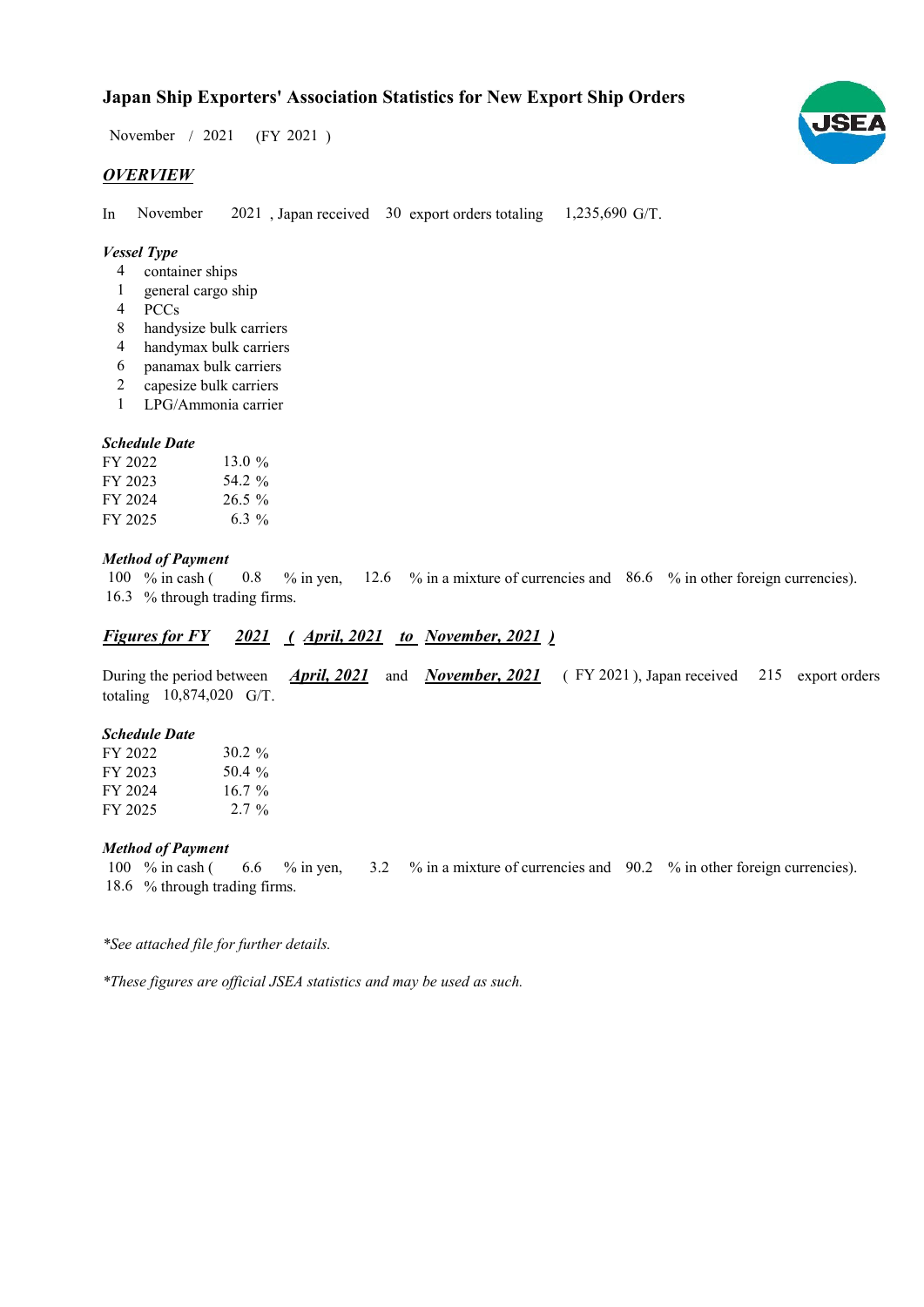## New Export Orders Placed in November 2021 (FY 2021) Based on Fiscal Year

No. G/T No. G/T No. G/T No. G/T No. G/T No. G/T No. G/T No. G/T $G/T$ General Cargos | 52 | 2,765,090 || 27 | 1,772,650 | 2 | 234,000 | 0 | 9 | 810,980 | 9 | 398,590 | 47 | 3,216,220 || 74 | 4,488,710 Bulk Carriers 95 4,469,700 87 4,049,800 22 819,900 19 900,300 5 253,100 20 786,100 153 6,809,200 193 8,659,700 Tankers | 29 | 1,711,500 || 7 | 550,250 | 3 | 161,700 | 2 | 25,950 | 1 | 50,400 | 1 | 51,000 | 14 | 839,300 || 25 | 1,404,200 Combined Carriers 0 0 0 0 0 0 0 0 0 0 0 0 0 0 0 0Others 1 1 1,030 0 0 0 0 1 9,300 0 0 0 0 1 9,300 Total | 177| 8,947,320|| 121| 6,372,700| 27| 1,215,600| 22| 935,550| 15| 1,114,480| 30| 1,235,690| 215| 10,874,020|| 293| 14,561,910 FY 2021 / FY2020 (%) \* 112.2 476.4 209.8 99.6 151.5 156.9 248.3 \*\* 227.8 In CGT 4,056,700 2,787,114 562,783 419,718 513,023 620,757 4,903,395 6,603,342 Apr 21 to Jul 21 August 2021 September 2021 Description Apr 20 to Mar 21 | Apr 21 to Jul 21 | August 2021 | September 2021 | October 2021 | November 2021 | Apr 21 to Nov 21 | Jan 21 to Nov 21

*Figures for shipbuilding orders of 500 G/T and over for export as steel vessels placed with JSEA members are covered.*

\*FY 2020/FY2019

\*\*Calendar Year 2021

JSEA (December 2021)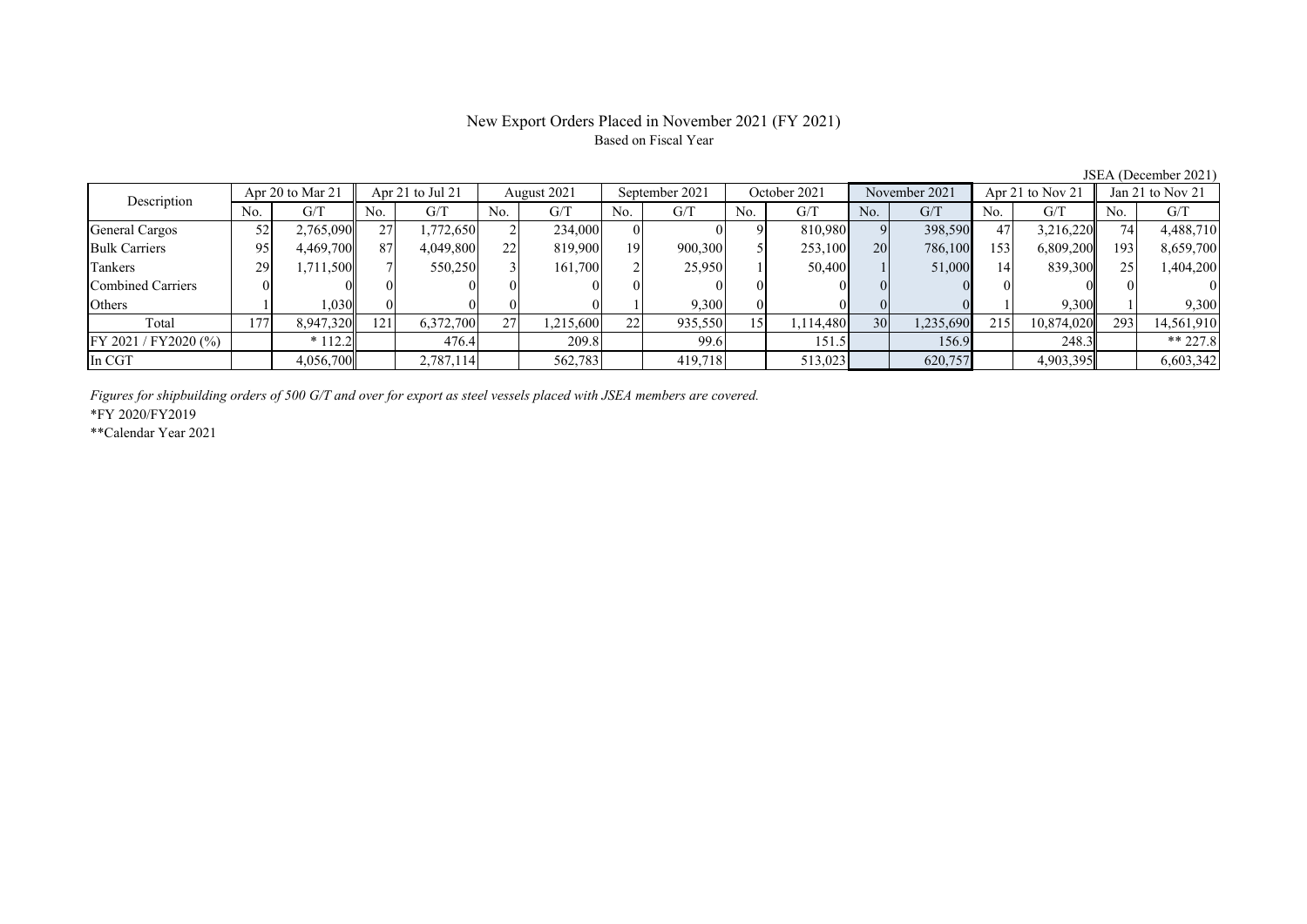# Export Ships Delivered in November 2021 (FY 2021) Based on Fiscal Year

JSEA (December 2021)

| Apr 20 to Mar 21<br>Description |     |            | Apr 21 to Jul 21 |           |     | August 2021 |                | September 2021 |     | October 2021 |     | November 2021 |     | Apr 21 to Nov 21 |                 | Jan 21 to Nov 21 |  |
|---------------------------------|-----|------------|------------------|-----------|-----|-------------|----------------|----------------|-----|--------------|-----|---------------|-----|------------------|-----------------|------------------|--|
|                                 | No. | G/T        | No.              | G/T       | No. | G/T         | N <sub>0</sub> | G/T            | No. | G/T          | No. | G/T           | No. | G/T              | No.             | G/T              |  |
| General Cargos                  | 27  | 1.000.548  |                  | 582.055   |     | 116.295     |                | 209,888        |     | 153,638      |     | 313,823       | 24  | 1,375,699        | 41              | 2,089,884        |  |
| <b>Bulk Carriers</b>            | 175 | 7,458,729  | 47               | 1,841,975 | 12  | 350,486     |                | 383,436        | 11  | 577,572      | 10  | 454,864       | 89  | 3,608,333        | 133             | 5,349,613        |  |
| Tankers                         |     | .702,736   |                  | 552,722   |     | 573,015     |                | 351.100        |     |              |     | 72,544        | 21  | 1,549,381        | 30 <sup>l</sup> | 2,201,248        |  |
| Combined Carriers               |     |            |                  |           |     |             |                |                |     |              |     |               |     |                  |                 | $\Omega$         |  |
| Others                          |     |            |                  | 1.238     |     |             |                |                |     |              |     |               |     | .238             |                 | 1,238            |  |
| Total                           | 235 | 10.162.013 | 68               | 2,977,990 | 19  | 1,039,796   |                | 944,424        | 14  | 731,210      | 19  | 841,231       | 135 | 6,534,651        | 205             | 9,641,983        |  |
| FY 2020 / FY 2019 (%)           |     | $*68.9$    |                  | 73.6      |     | 199.6       |                | 136.2          |     | 102.3        |     | 117.4         |     | 97.7             |                 | $** 88.7$        |  |
| In CGT                          |     | 4,648,304  |                  | 1,376,671 |     | 428,798     |                | 383,271        |     | 316,685      |     | 422,591       |     | 2,928,016        |                 | 4,362,418        |  |

*Deliveries of new shipbuilding orders of 500 G/T and over for export as steel vessels placed with JSEA members are covered.*

\*FY 2020/FY2019

\*\*Calendar Year 2021